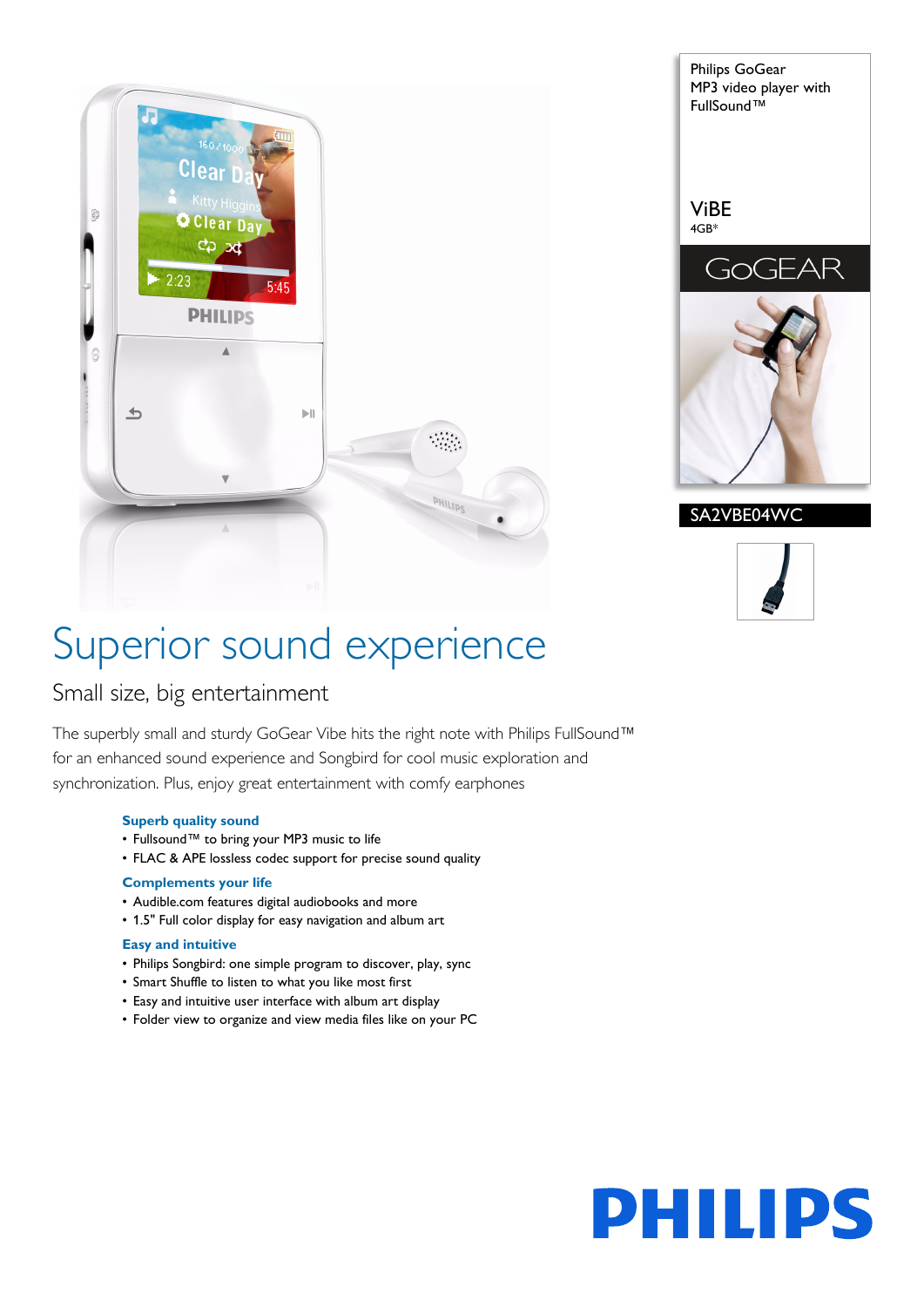# **Highlights**

#### **FullSound™**



Philips' innovative FullSound technology faithfully restores sonic details to compressed MP3 music, dramatically enriching and enhancing it, so you can experience CD music without any distortion. Based on an audio post-processing algorithm, FullSound combines Philips' renowned expertise in music reproduction with the power of the latest generation Digital Signal Processor (DSP). The result is fuller bass with more depth and impact, boosted voice and instrument clarity, and rich detail. Rediscover your compressed MP3 music in true-to-life sound that will touch your soul and move your feet.

#### **Philips Songbird**



One simple, easy-to-use program that comes with your GoGear player, Philips Songbird lets you discover and play all your media, and sync it seamlessly with your Philips GoGear. Its

intuitive and powerful music management features let you discover new artists and music styles directly in the program through music and media stores, services and websites. Play your own library and media from the internet and seamlessly sync all of it from your PC to your Philips GoGear.

#### **Audible**



Audible.com is your destination for the widest selection of digital audiobooks, magazines, radio shows, stand-up comedy, and more available for download. Enjoy books in the car, at the gym, or around the house. Authors and icons read their own works, and famous actors narrate your favorite titles. At Audible.com you can browse and sample over 75,000 selections, including the latest best sellers and timeless classics.

#### **3.8 cm/1.5" Full color display**

3.8 cm (1.5") full color screen allows you to navigate easily within the control menu or the music files of your GoGear player. Plus, you can flip through your photo collection while enjoying your music on the go.

#### **Album art in full color**

GoGear's easy and intuitive user interface is powered by an advanced navigation

technology. It not only helps to ensure quick and smooth navigation but also an enjoyable multimedia experience that doesn't take long to master. Smart features like Album Art – which displays album artwork embedded in music files – enables you to have a richer experience, just like in the good old days when you would view the cover of a CD or LP while enjoying your music.

#### **Smart Shuffle**



Smart Shuffle to listen to what you like most first

#### **Folder view**

Folder view is an optional directory view of the GoGear player that lets you view all the files on your player as if it were a computer. Once you select Folder view, opening any supported file (i.e. music, pictures or videos) is as easy as selecting the file and hitting Play.





AudibleReady